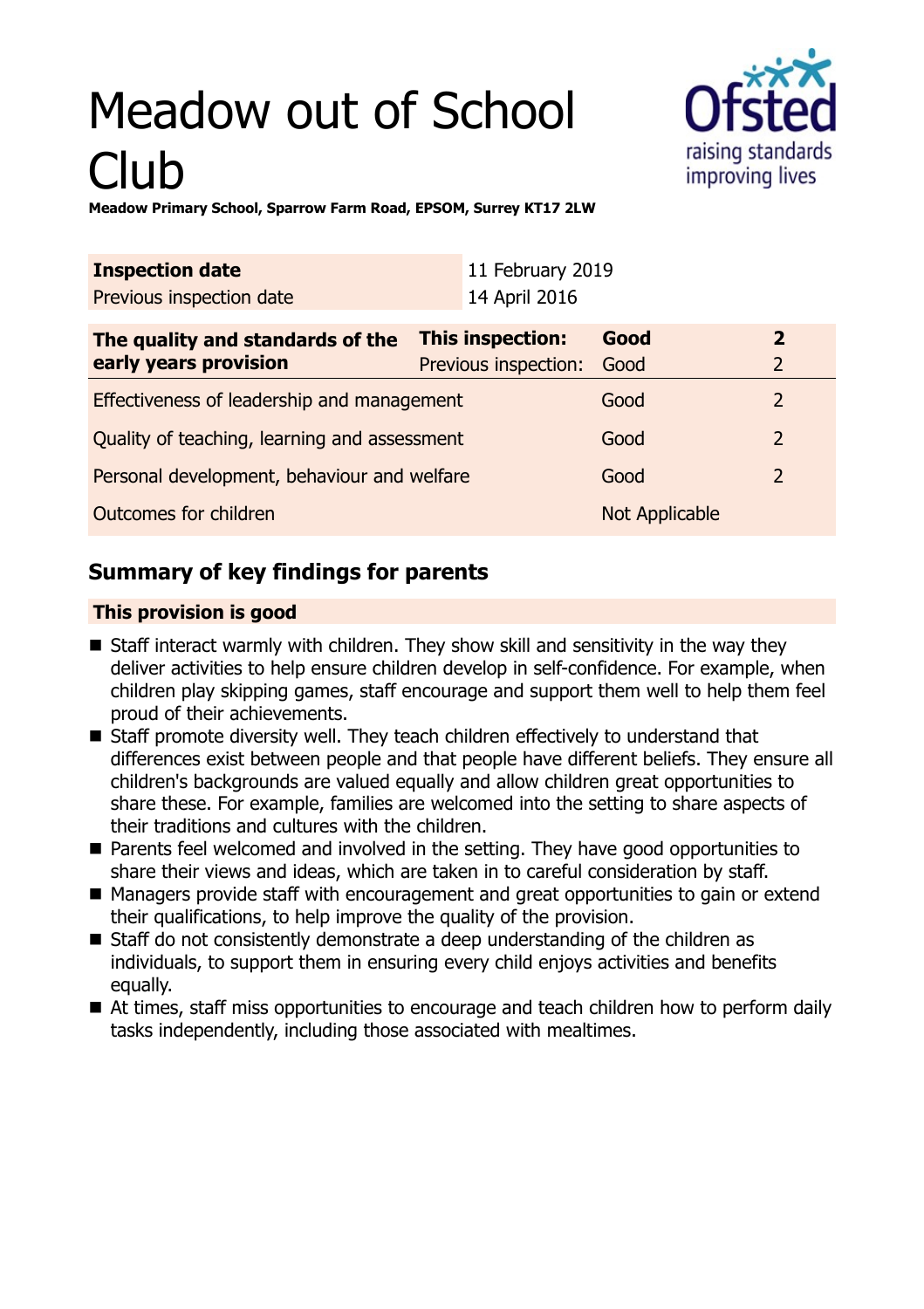### **What the setting needs to do to improve further**

#### **To further improve the quality of the early years provision the provider should:**

- $\blacksquare$  help staff to better understand children as individuals, to enable them to offer all children activities which appeal to their individual interests
- offer children more opportunities to carry out daily tasks with greater independence, including at mealtimes.

#### **Inspection activities**

- $\blacksquare$  The inspector observed activities indoors and outdoors.
- $\blacksquare$  The inspector talked with staff, children and the manager at appropriate times throughout the inspection.
- $\blacksquare$  The inspector took account of the views of parents spoken to on the day of the inspection.
- $\blacksquare$  The inspector observed and discussed staff practice with the manager.
- The inspector discussed and checked staff qualifications and suitability.

#### **Inspector**

Kerry Lynn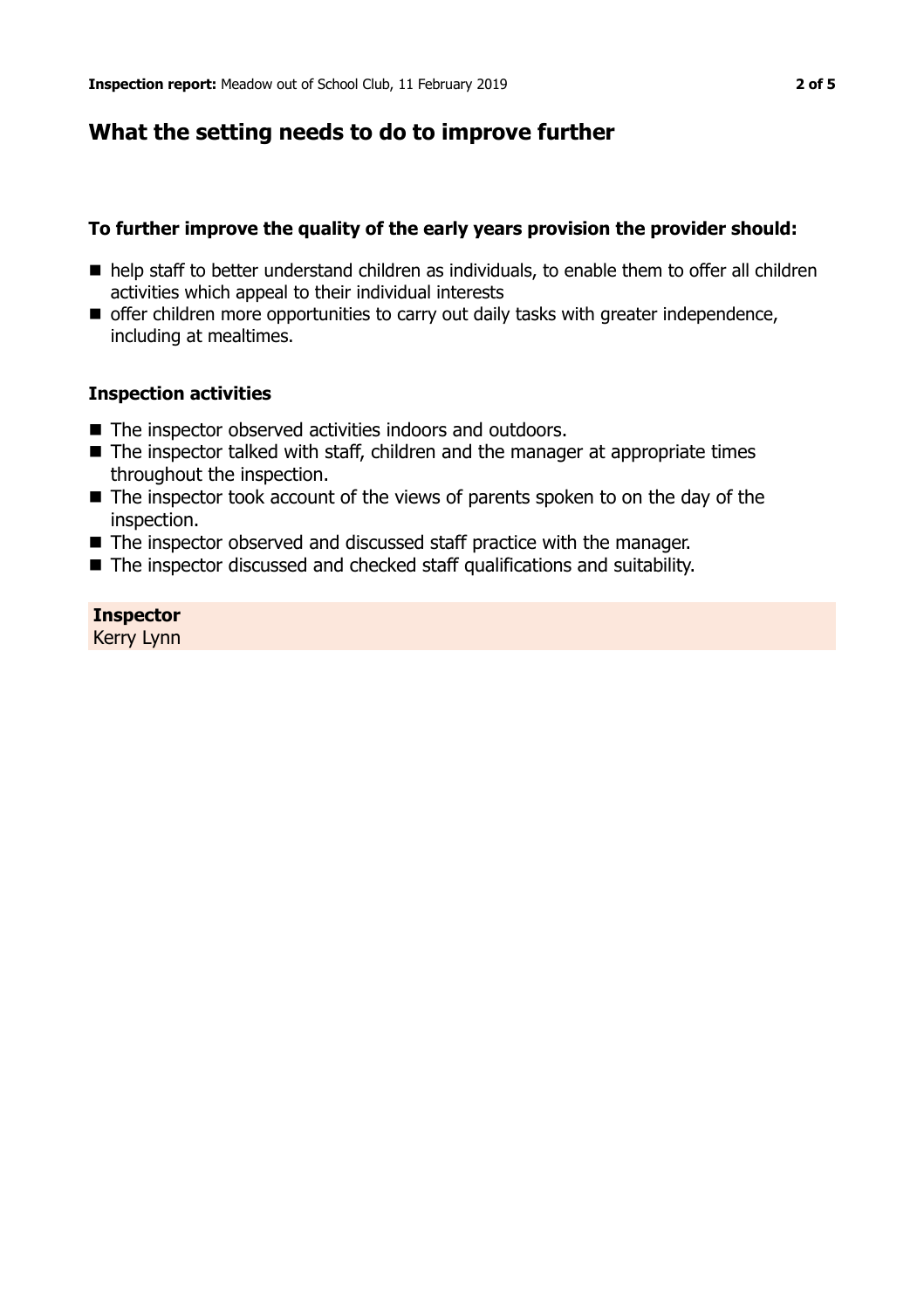## **Inspection findings**

#### **Effectiveness of leadership and management is good**

Safeguarding is effective. Managers and staff understand and use the policies and procedures in place well to help keep children safe. They all know how to recognise that a child's welfare is at risk and what to do if a concern arises. Managers work in close partnership with other agencies to promote the well-being of children and their families. Managers reflect effectively on practice to consider how they can make improvements. For example, after listening to children's views, they have reviewed and updated menus. Managers support staff well to improve their skills and knowledge. They make good use of the performance management systems they have implemented and offer staff useful training sessions. For example, after recent training, staff have learned new ways of encouraging children to be creative and to use problem-solving skills in their play.

#### **Quality of teaching, learning and assessment is good**

Staff provide a wide range of activities that children enjoy. Children create models and pictures, choosing from the creative activities on offer. They use technology safely, with children enjoying computer games for carefully controlled periods of time. Staff organise fun games and activities that they play with the children. Children make choices about the activities they want to engage in and select resources confidently. Some choose to lead their own games and others enjoy the range of adult-led activities on offer. Staff adapt activities well to meet children's differing ages and abilities. They successfully ensure that younger children can participate and benefit from activities. Staff set the youngest children manageable challenges which they enjoy tackling. For example, children enjoy finding hidden pictures in the books they share with the staff.

#### **Personal development, behaviour and welfare are good**

Staff and children have strong relationships. They all interact and play together well, and have a lot of fun. For example, children laugh as staff take on the roles of different creatures. This creates a welcoming and cheerful atmosphere. Children demonstrate a clear sense of security, for instance they happily leave school with the staff and engage intently in activities of their choosing. Staff talk to children about their feelings and help them to resolve conflicts in a positive manner. Children behave well. The youngest children are supported by the older children, who ensure they can be involved in their activities. Children benefit from regular physical exercise. For instance, they enjoy games of football, where they can learn to improve their skills, and dance sessions.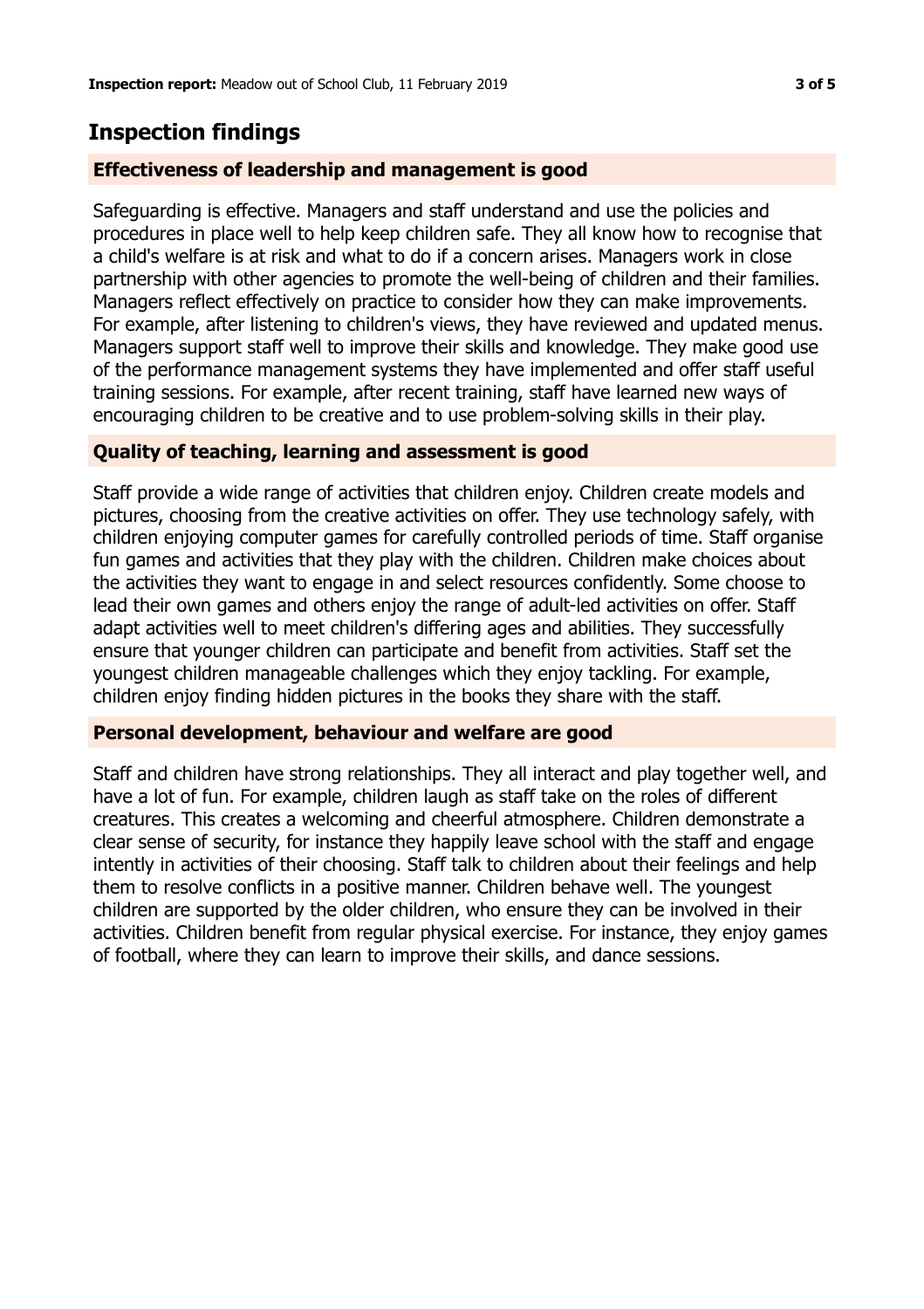#### **Setting details**

| Unique reference number                             | 122498                                                                               |  |
|-----------------------------------------------------|--------------------------------------------------------------------------------------|--|
| <b>Local authority</b>                              | Surrey                                                                               |  |
| <b>Inspection number</b>                            | 10066275                                                                             |  |
| <b>Type of provision</b>                            | Childcare on non-domestic premises                                                   |  |
| <b>Registers</b>                                    | Early Years Register, Compulsory Childcare<br>Register, Voluntary Childcare Register |  |
| Day care type                                       | Out-of-school day care                                                               |  |
| Age range of children                               | $4 - 8$                                                                              |  |
| <b>Total number of places</b>                       | 80                                                                                   |  |
| Number of children on roll                          | $\mathbf{0}$                                                                         |  |
| Name of registered person                           | Meadow Primary Out of School Care Committee                                          |  |
| <b>Registered person unique</b><br>reference number | RP909374                                                                             |  |
| <b>Date of previous inspection</b>                  | 14 April 2016                                                                        |  |
| Telephone number                                    | 0208 786 8255                                                                        |  |

Meadow out of School Club registered in 2001. Sessions are from 7.30am to 9am and from 3.15pm to 6pm, Monday to Friday, during term time. During the school holidays, the setting is open from 8am to 5.30pm. The setting employs 28 members of staff. Of these, 14 hold appropriate qualifications.

This inspection was carried out by Ofsted under sections 49 and 50 of the Childcare Act 2006 on the quality and standards of provision that is registered on the Early Years Register. The registered person must ensure that this provision complies with the statutory framework for children's learning, development and care, known as the early years foundation stage.

Any complaints about the inspection or the report should be made following the procedures set out in the quidance *Complaints procedure: raising concerns and making* complaints about Ofsted, which is available from Ofsted's website: www.ofsted.gov.uk. If you would like Ofsted to send you a copy of the guidance, please telephone 0300 123 4234, or email [enquiries@ofsted.gov.uk.](mailto:enquiries@ofsted.gov.uk)